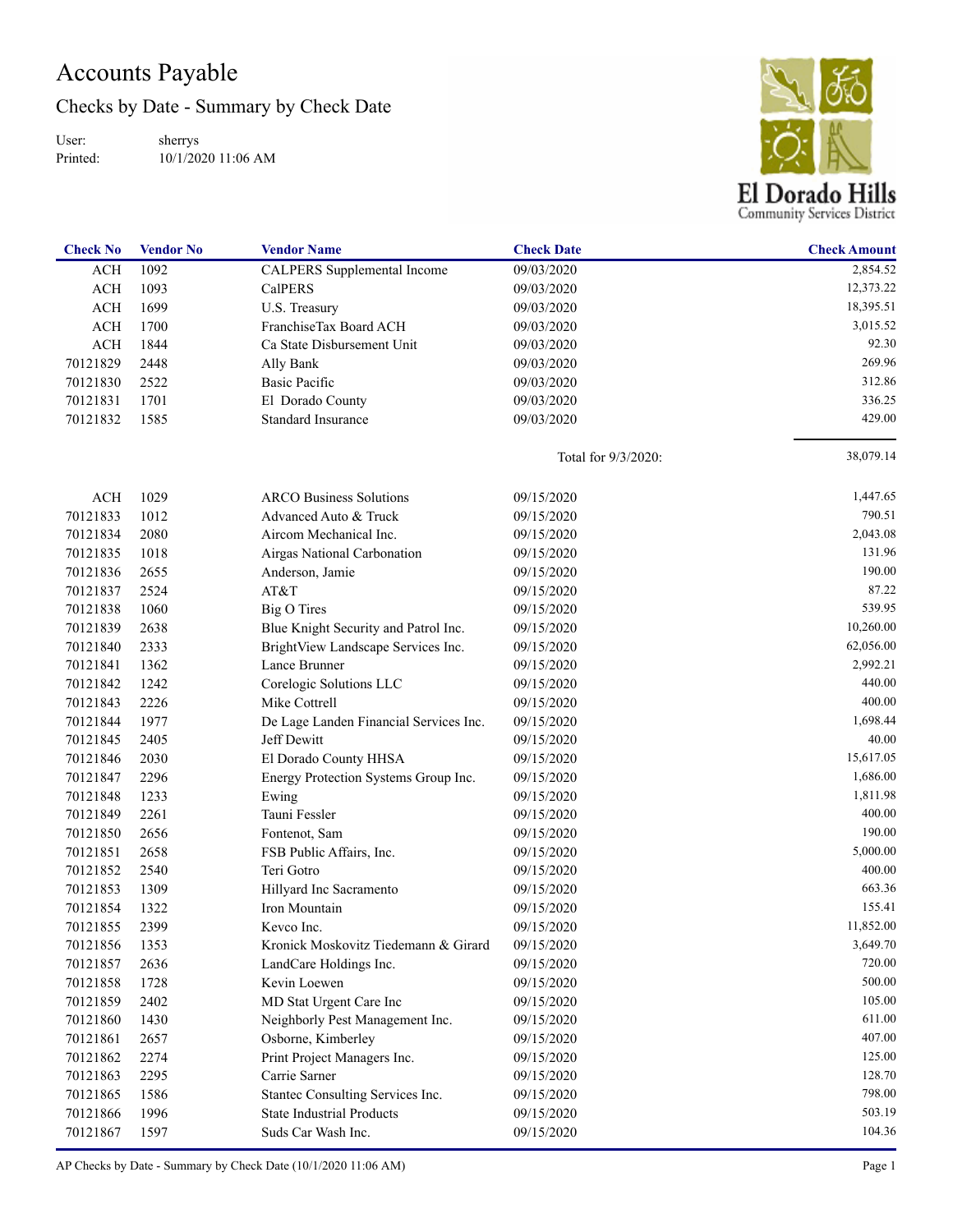| <b>Check No</b> | <b>Vendor No</b> | <b>Vendor Name</b>                          | <b>Check Date</b>    | <b>Check Amount</b>    |
|-----------------|------------------|---------------------------------------------|----------------------|------------------------|
| 70121868        | 1605             | Tailored Tree Inc.                          | 09/15/2020           | 285.00                 |
| 70121869        | 1641             | U.S. Bank Corporate Payment Systems         | 09/15/2020           | 124,879.38             |
| 70121870        | 2095             | United States Post Office                   | 09/15/2020           | 240.00                 |
| 70121871        | 1874             | Verizon                                     | 09/15/2020           | 1,738.80               |
| 70121872        | 2567             | April West                                  | 09/15/2020           | 200.00                 |
| 70121873        | 1677             | Wilkinson Portables Inc.                    | 09/15/2020           | 385.80                 |
| 70121874        | 1690             | Wong Family Investors L.P                   | 09/15/2020           | 150.00                 |
|                 |                  |                                             | Total for 9/15/2020: | 256,423.75             |
|                 |                  |                                             |                      | 2,904.52               |
| ACH             | 1092             | CALPERS Supplemental Income                 | 09/17/2020           |                        |
| <b>ACH</b>      | 1093             | <b>CalPERS</b>                              | 09/17/2020           | 11,890.33              |
| ACH             | 1094             | <b>CALPERS</b>                              | 09/17/2020           | 39,288.13<br>18,482.51 |
| <b>ACH</b>      | 1699             | U.S. Treasury                               | 09/17/2020           |                        |
| ACH             | 1700             | FranchiseTax Board ACH                      | 09/17/2020           | 2,999.44               |
| <b>ACH</b>      | 1844             | Ca State Disbursement Unit                  | 09/17/2020           | 92.30                  |
| <b>ACH</b>      | 2506             | <b>CalPERS</b>                              | 09/17/2020           | 1,000.00               |
| 70121875        | 1015             | Aflac                                       | 09/17/2020           | 268.04                 |
| 70121876        | 2448             | Ally Bank                                   | 09/17/2020           | 269.96                 |
| 70121877        | 2522             | <b>Basic Pacific</b>                        | 09/17/2020           | 517.86                 |
| 70121878        | 1134             | CoPower                                     | 09/17/2020           | 215.31                 |
| 70121879        | 1701             | El Dorado County                            | 09/17/2020           | 341.02                 |
| 70121880        | 1316             | Humana Dental Insurance Company             | 09/17/2020           | 1,837.48               |
| 70121881        | 1702             | Legal Shield                                | 09/17/2020           | 25.90                  |
| 70121882        | 1600             | <b>Sutter EAP Resources</b>                 | 09/17/2020           | 120.00                 |
|                 |                  |                                             | Total for 9/17/2020: | 80,252.80              |
| <b>ACH</b>      | 1703             | <b>Employment Development Department</b>    | 09/21/2020           | 1,643.66               |
|                 |                  |                                             | Total for 9/21/2020: | 1,643.66               |
| <b>ACH</b>      | 1029             | <b>ARCO Business Solutions</b>              | 09/24/2020           | 952.36                 |
| 70121883        | 1012             | Advanced Auto & Truck                       | 09/24/2020           | 196.04                 |
| 70121884        | 2660             | Genevieve Andrews                           | 09/24/2020           | 225.50                 |
| 70121885        | 1069             | Applied Landscape Materials Inc.            | 09/24/2020           | 1,578.94               |
| 70121886        | 1003             | AT&T                                        | 09/24/2020           | 1,729.87               |
| 70121887        | 2524             | AT&T                                        | 09/24/2020           | 918.52                 |
| 70121888        | 2544             | AT&T                                        | 09/24/2020           | 42.83                  |
| 70121889        | 2240             | Benson Fence Co. A Corp.                    | 09/24/2020           | 475.00                 |
| 70121890        | 1060             | Big O Tires                                 | 09/24/2020           | 449.96                 |
| 70121891        | 2333             | BrightView Landscape Services Inc.          | 09/24/2020           | 2,250.00               |
| 70121892        | 1083             | Burkett's                                   | 09/24/2020           | 1,154.01               |
| 70121893        | 2460             | Terrance Castro                             | 09/24/2020           | 1,000.00               |
| 70121894        | 2662             | Clint Claassen                              | 09/24/2020           | 40.00                  |
| 70121895        | 2109             | County of El Dorado                         | 09/24/2020           | 393.00                 |
| 70121896        | 2605             | Datacate Inc.                               | 09/24/2020           | 15,400.00              |
| 70121897        | 1205             | El Dorado County Sheriff                    | 09/24/2020           | 395.00                 |
| 70121898        | 1217             | El Dorado Hills Chamber of Commerce         | 09/24/2020           | 299.00                 |
|                 | 1233             |                                             | 09/24/2020           | 285.09                 |
| 70121899        | 2341             | Ewing<br>First Alarm Security & Patrol Inc. | 09/24/2020           | 9,001.17               |
| 70121900        |                  |                                             |                      | 599.40                 |
| 70121901        | 2661             | Gemtech Sales Corporation                   | 09/24/2020           |                        |
| 70121902        | 2184             | Governmentjobs.com, Inc.                    | 09/24/2020           | 214.00                 |
| 70121903        | 2399             | Kevco Inc.                                  | 09/24/2020           | 877.50                 |
| 70121904        | 1353             | Kronick Moskovitz Tiedemann & Girard        | 09/24/2020           | 13,209.07              |
| 70121905        | 2491             | KYA Services LLC                            | 09/24/2020           | 102,822.14             |